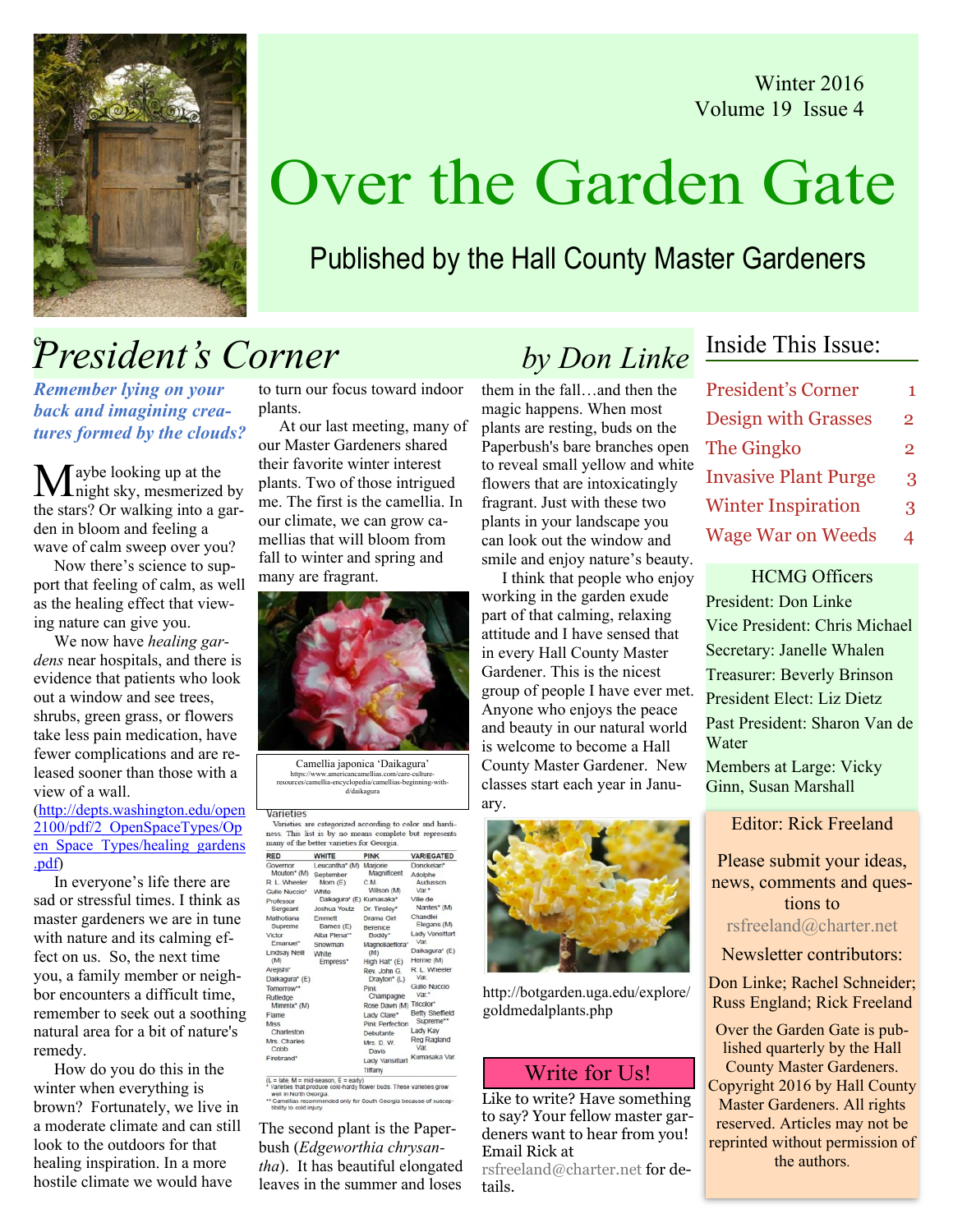## Only One - the Ginkgo by Rachel Schneider

 $\int$  he Ginkgo (*Ginkgo bilo-ba*) trees we see lining the streets and landscapes in our towns, states, continents and indeed the world are an oddity of nature. Ginkgo is the only surviving species in the genus Ginkgoace. It has no known relatives in the botanical world, making it unique in the plant kingdom.

 The Ice Age nearly wiped out the genus except in China, where this one species survived in the wild.

 Gingko is often referred to as a living fossil because it co-existed with the dinosaurs. In fact, the fossil record traces it back a little over 200 million years, essentially unchanged since then. Its distinctive fanshaped leaf makes it easy to identify and remember.

 We enjoy its brilliant yellow fall foliage, and many consider it the perfect tree.



It tolerates different soil types, soil compaction, urban pollution, and fluctuating amounts of rain. Plus, it is disease and

pest resistant. It was the only tree standing after the atomic bomb was detonated in Hiroshima.

 Ginkgoes are used as specimen, shade and even bonsai trees all over the world. Only the female trees bear fruit. Male trees are preferred in landscapes as the fruit of the female emits a foul odor, is slippery and is messy to clean up. Male trees produce drooping catkins in the spring and females produce drooping flowers. All male cultivars are created through grafting. T

 The foul smell of the fruit aids the tree's survival by repelling many birds and animals before the seed mature.

After the smell subsides the seed resembles pistachios so they attract nut eaters.

 Ginkgoes were introduced to Europe in the late 1600's and 1700's and have been successfully planted on every continent except Antarctica but have not become invasive as so many introduced species have. In fact, by cultivating plants like the Ginkgoes that are rare in the wild, we help to insure their long-term survival.

 Who knows this tree and other rare plants may be the source of the next medicinal breakthrough to cure or treat many of the ailments we have today.

## Designing With Ornamental Grasses by Richard Freeland

rnamental grasses are lowmaintenance beauties that provide all-season garden interest.

 What's the best way to use them in your design? It depends on your objectives, but here are a few tips.

- Use ornamental grasses with perennials, bulbs and shrubs. Make sure that companion plants are culturally and aesthetically compatible. Achieve contrast by varying heights, colors, textures, and forms.
- Site a massed ornamental grass planting on a slope for erosion control.
- Layer the ornamental grasses in beds and borders, with tallest in back, shortest in front. In a long border, you can also vary the height and plant type.
- Plant in drifts, or mass for a soft-textured "cloud" effect. Delicate grasses sway and rustle with the slightest

breeze, creating sound and motion interest.

• Use as specimen plants or focal points against a background of evergreens, or against a wall.



- Remember that ornamental grasses (especially deciduous varieties) are constantly changing with the seasons, from delicate new green foliage in spring to the crisp tan, gold or scarlet leaves of winter. Seed heads and flowers will also contribute to varying looks throughout the year.
- Plant grasses in oddnumbered groups of 3 to 5 or more.
- For a naturalistic look, interplant grasses with their natural companion perennials.
- You can use ornamental grasses to influence mood. Repeating one variety can create a calming rhythm; loose drifts impart an informal feel.
- Grasses grow fast, but mature forms, especially in larger plants, will change drastically form winter to spring as the plants are cut back in anticipation of the new growing season.

Things to watch out for:

- Grasses are either warm season or cool season. Make sure you use the appropriate species for your situation.
- Some grasses grow in clumps, others are spreaders. Spreading types are sometimes invasive. Either limit these varieties to containers, or use barriers such as metal edging to keep them from migrating.

- Adding a 1' mulched area in your planting bed, between the grass planting and the lawn, makes it easy to keep volunteer shoots under control and keep plants from merging.
- Don't cut back deciduous varieties too early in the cold season or you'll loose that winter interest

Ornamental grasses can add grace and beauty to your landscape for many years to come.

### What the Heck?

### **Systemic Pesticides**

Systemic pesticides are chemicals that are soluble in water and, when applied to the soil, or a plant's seeds or leaves. can be absorbed by the plant The chemicals circulate through the plant's tissues, killing the insects that feed on them. Be selective in using neonicotinyl based systemics, as they are highly toxic to bees.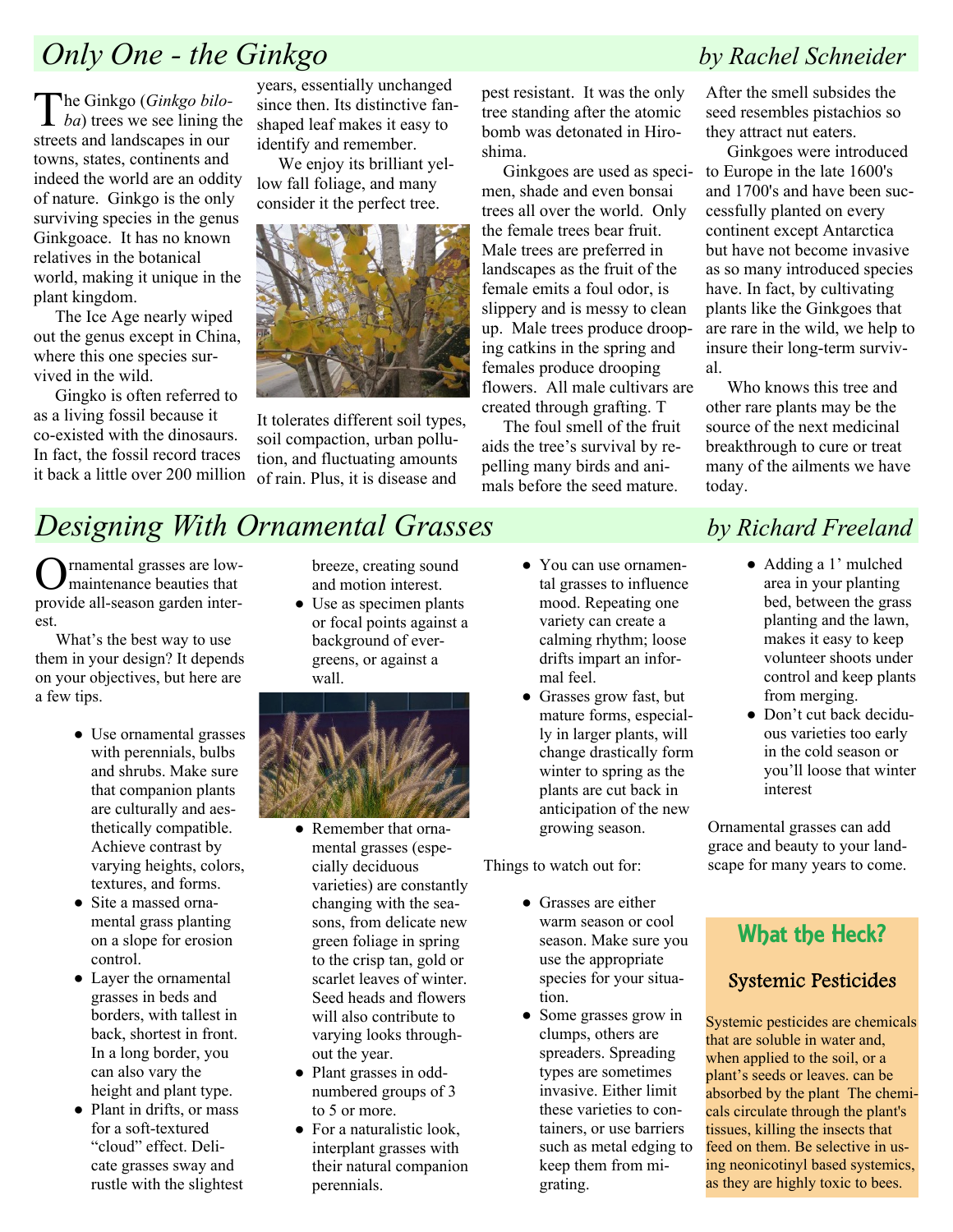## Rid Your Garden of Invasive Plants by Russ England

Cooner or later, most garden- $\sum$  ers have to contend with invasive plants in one way or another. Fortunate gardeners may be able to just pull up the occasional stray seedling of English ivy, Chinese privet or wisteria that is growing from seed carried by birds from a neighboring property. For those less fortunate, a full scale battle may have to be waged against one or more invasive species.

 For several years I have been attacking invasive plants at the Atlanta Botanical Garden Gainesville and the Linwood Nature Center. I would like to share some details of the primary technique I have used which has enabled me to kill a wide variety of invasive plants, including Kudzu, Chinese privet, English ivy, Japanese wisteria,

multi-flora rose, Elaeagnus, Mahonia, Nandina, and several exotic holly species.

 I have pulled some of these by hand, sprayed the foliage of others with an herbicide, and cut stems and sprayed the stumps on all of them. Since most gardeners will have to deal with a relatively small number of stems, I will devote this article to the latter technique.

 I use a generic herbicide containing the highest available concentration (41%) of glyphosate, which is the active ingredient in the Roundup brand. The high concentration is important; you can buy it in a wide variety of concentrations, but to be successful with the method I use you need a greater concentration than is found in most glyphosate products. A product

called Ultra Kill Weed and Grass Killer can be purchased at Lowes or Home Depot for about \$17/quart. The label alstrength for spraying stumps, but it is effective on most species if diluted by half.

 Regardless of the species, using whatever cutting tool is appropriate for the situation, cut the stem of the plant as close to the ground as you can. This is important for two reasons.

 One, glyphosate needs to get to the roots to kill the plant, so the lower you cut the stem the shorter its path to the roots and the less likely the stem will resprout. Secondly, a stem cut at ground level will not be tripped over later. I use a spray bottle to apply the glyphosate because it's quick and easy, but it can be applied with a brush. Regardless, apply the herbicide while the cut is fresh.

lows this product to be used full me) who don't like to use herbi- For those of us (including cides, be assured that glyphosate that overshoots the target stem will quickly bind with soil particles, so it doesn't get washed away in the rain and into waterways. It gets broken down within a few weeks by microbes in the soil so it does not linger in the environment.

> Without an effective herbicide application most cut stems will send up new sprouts, leaving the plant to re-grow thicker than before. Therefore I believe that the use of a relatively benign product like glyphosate is the best method to kill many invasive plants.

## Inspiration for the Winter Bound Gardener by Rick Freeland

Winter can be frustrating for avid gardeners. During months of cold, we hibernate in the den before a warm fire, and salivate over all the garden catalogs arriving daily. Favorite plants and fresh new varieties are just a mouse click or mail order away. Gardeners can get a tad antsy, waiting for spring.

 While catalogs provide tried and true inspiration, there are other ways to beat the winter blues. Follow these 5 tips for a surefire way to keep your gardening embers glowing.

#### Get Out in the Yard

 Dust off the honey-do list and tackle that backlog of outside projects. Prepare a raised bed. Rake remaining leaves and replenish compost piles. Prune fruit These exhibits showcase many trees and ornamentals as needed. Stay occupied with maintenance tasks, such as cleaning and sharpening your tools. In no time, the soil will warm and it will be planting time.

#### Look at the Big Picture

 Winter is the perfect opportunity to design a master garden

plan for your property. Walk your site, making note of what is working, and what needs work. Is a safe play space for children a priority? Does your family need an outdoor room for entertaining? How about a private garden nook for reading or relaxing? Is the seasonal interest succession of the plantings pleasing and adequate? Will a distinctive specimen tree or shrub work as an accent in a particular spot?

 Want to redo a walkway, or add a garden shed and potting area? Plan it on paper, set a budget and a schedule, and dive right in.

#### Attend a Garden Show

 Drop by a nearby garden expo and browse displays presented by area green industry professionals. creative ideas for planting, using hardscape, installing water features, and saving water. Expos are perfect venues to discover new plant varieties that could work in your own garden.

 Good bets are Atlanta's Southeastern Flower Show, which usually opens in early February; the

New Jersey Flower and Garden Show, occurring in mid-February in Edison, N.J.; or, for ambitious gardeners, the Royal Horticultural Society's Tropical Extravaganza, in Kew, Surrey, from early February to March.

#### Join a Garden Club

 The National Garden Clubs, Inc. covers the U.S., with over 6000 member chapters in all 50 states. Club members possess a wealth of gardening experience and are happy to share their knowledge with newcomers.

 Garden clubs can be a source of information and inspiration on horticulture, design, installation or maintenance, and offer classes and events for all ages.

 And don't overlook local clubs. Their members will be more familiar with what grows well in specific areas.

#### Visit a Public Garden

 Georgia's Calloway Gardens is a must see for inspiration, attracting not only garden enthusiasts but nature lovers, athletes and sportsmen as well as families

seeking adventure. The Cecil B. Day Butterfly Center alone is worth the visit, and the Sibley Horticultural Center and Mr. Carson's Vegetable Garden will leave you awash in ideas.

 Overseas, Goodnestone Park in Kent, England, is off the beaten path but holds a wealth of treasure: pristine woodlands, parterres, flowering terraces and walled gardens constructed in the 1700s, and renovated in the 1960s.

 And don't forget the Gardens of Versailles, in France, with their amazing fountains. On spring and autumn weekends, check out the Grande Eaux, when the fountains are put into operation and are displayed in all their glory, much to the delight of the public.

 There's no need for you to hibernate in winter. Instead, get out, and seek inspiration - in the yard, at a gathering of like-minded souls, at an expo, or a fine public garden. There's plenty to keep a gardener busy until spring chases winter away and it's time to kick off another year of playing in the dirt.